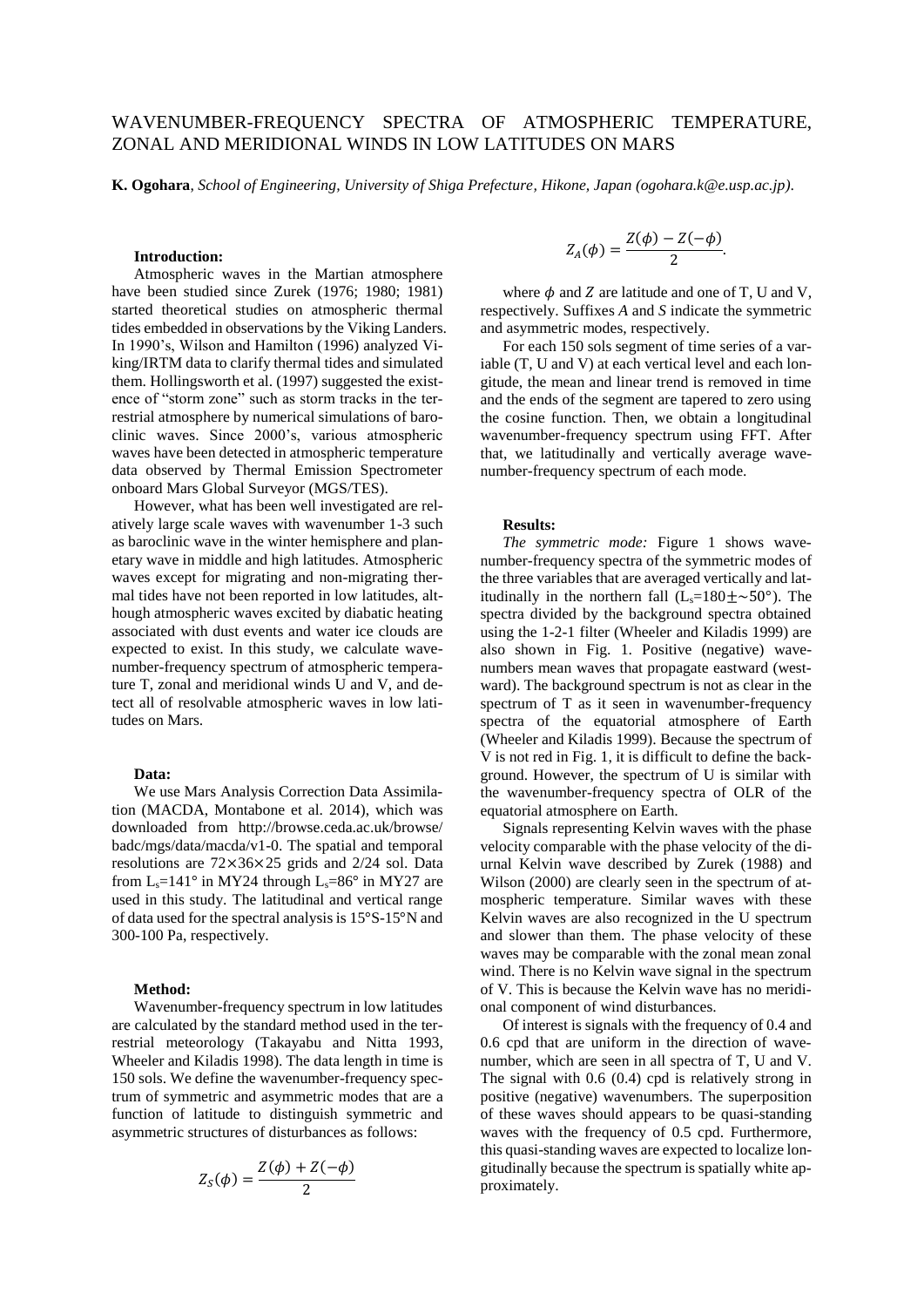

**Figure 1 (top) The wavenumber-frequency spectra of the symmetric modes of the three variables that are averaged vertically and latitudinally in the northern fall. (bottom) The spectra divided by the background spectra obtained using the 1-2-1 filter.**



**Figure 2 The same figure of the asymmetric modes as Fig. 1.**

*The asymmetric mode:* Figure 2 shows wavenumber-frequency spectra of the asymmetric modes of the three variables that are averaged vertically and latitudinally in the same season as Fig. 1. The power spectra are weaker than those of the symmetric mode. It is not surprising that there is no Kelvin wave in the spectra of the asymmetric mode because Kelvin waves are symmetric about the equator. The fast eastward waves seen in the spectra of T and U in Fig. 1

have disappeared. The appearance of the spectrum of T is similar to that of the symmetric mode of V shown in Fig. 1 although the absolute values of the power spectra are clearly different.

In spite of many differences between the symmetric and asymmetric modes, wave with the frequency of 0.4 and 0.6 cpd seen in Fig. 1 still remain in Fig. 2 The power and location of their spectral peaks in the wavenumber-frequency domain do not change largely